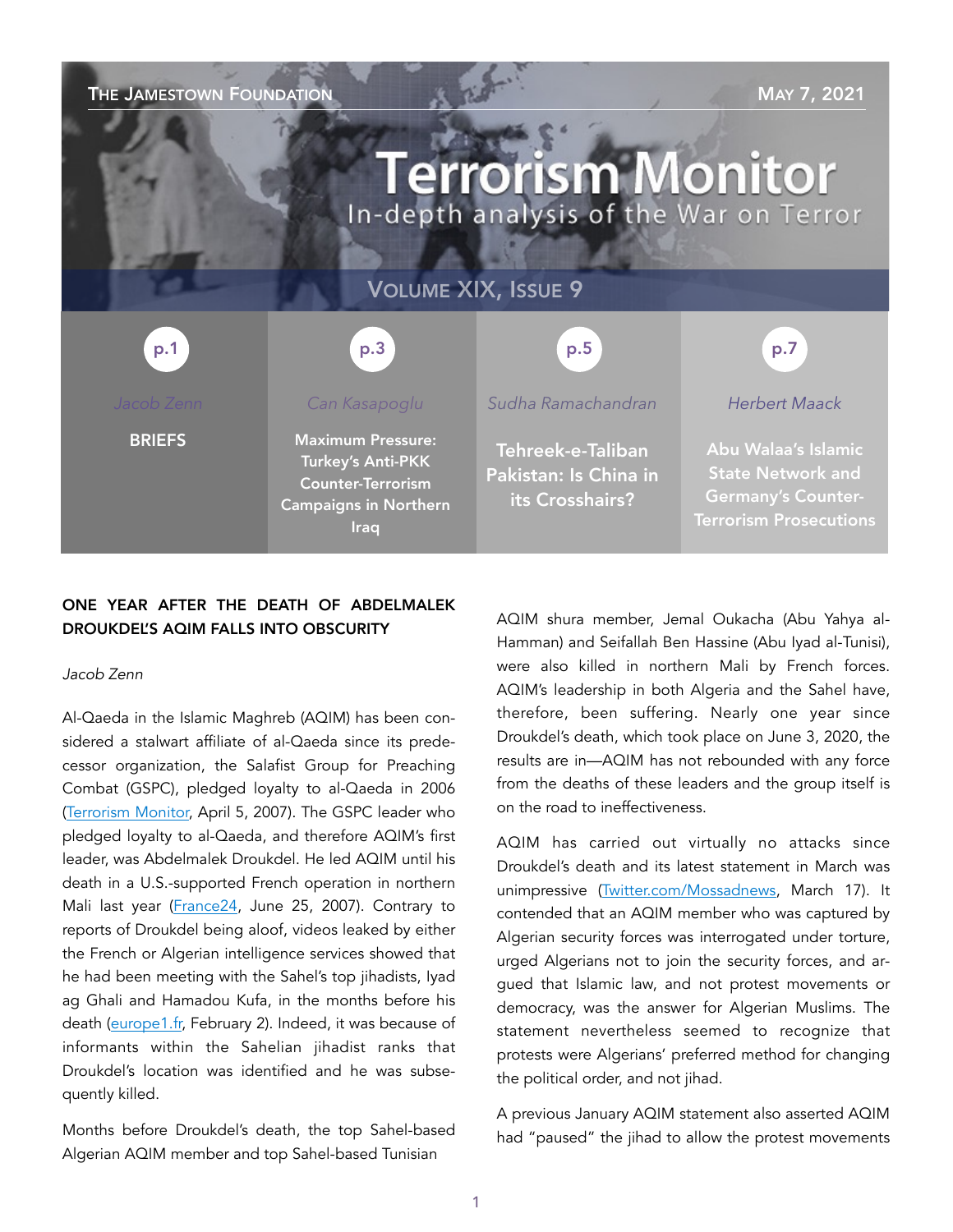to take place, but would once again resume operations ([Twitter.com/minalami](https://twitter.com/Minalami/status/1351066646086086656), January 18). That statement was also the first from Abu Ubaida Yusuf al-Annabi, who replaced Droukdel as AQIM leader. A veteran AQIM commander, and former GSPC member, al-Annabi, however, still has little to show for supposedly resuming the jihad. In contrast, AQIM's Sahelian partner, the Group for Support of Islam and Muslims (JNIM), which is led by Iyad ag Ghaly and his deputy, Kufa, remains highly active in the Sahel. Thus, AQIM's apparent diminishment and the demise of jihadism in Algeria has not translated into the same in the Sahel; rather, the Sahelian jihad is becoming even more violent and widespread than it ever was in Algeria.

*Jacob Zenn is the Editor of* Terrorism Monitor

## INDONESIA CRACKS DOWN ON PAPUAN MILI-**TANTS**

#### *Jacob Zenn*

On April 29, Indonesia announced that it would classify as terrorists militants in its largest and easternmost province of Papua, formerly known as Irian Jaya, which borders Papua New Guinea ([benarnews.org](https://www.benarnews.org/english/news/indonesian/id-papua-terrorism-04292021152016.html), April 29). The terrorism label was immediately met with backlash, however, from human right organizations concerned about the label justifying the use of harsher counter-terrorism measures by the Indonesian security forces ([thes](https://www.thestar.com.my/aseanplus/aseanplus-news/2021/05/02/indonesia-not-a-wise-move-critics-decry-terrorist-label-for-papuan-rebels)[tar.com](https://www.thestar.com.my/aseanplus/aseanplus-news/2021/05/02/indonesia-not-a-wise-move-critics-decry-terrorist-label-for-papuan-rebels), May 2). Nevertheless, there was virtually no chance that Indonesia would change its decision.

Only three days before the terrorism designation, and likely catalyzing it, Papuan militants ambushed and killed Indonesia's highest ranking intelligence officer, whose remit covered Papua, Major General I Gusti Putu Danny Karya Nugraha [\(aljazeera.com](https://www.aljazeera.com/news/2021/4/26/papua-intelligence-chief-killed-in-indonesia-rebel-attack), April 26). Moreover, three weeks before then, on April 8, the militants attacked a school in Beoga, Papua and killed a student who they alleged was a spy for Indonesian security forces ([an](https://en.antaranews.com/news/173122/slain-students-father-decries-armed-papuan-criminals-as-terrorists)[taranews.com,](https://en.antaranews.com/news/173122/slain-students-father-decries-armed-papuan-criminals-as-terrorists) April 22). That attack represented the beginning of a series of targeted killing of school teachers and the burning of schools in and around Beoga and, according to a local priest, harassing women in the area ([nusadaily.com](https://nusadaily.com/en/news/beoga-villagers-daughters-harassed-by-armed-papuan-criminals.html), April 29). It was in the context of these school attacks that Nugraha considered the situation grave enough to visit Beoga, but he was killed, further indicating that the militants have an upper hand in the region ([antaranews.com](https://en.antaranews.com/news/173434/indonesias-fallen-agent-laid-to-rest-at-kalibata-heroes-cemetery), April 27).

Despite these setbacks, Indonesia's State Intelligence Agency (BIN) asserted its "morale" would not be undermined and that the country's security forces would not retreat [\(tempo.com,](https://en.tempo.co/read/1456632/agents-death-not-a-retreat-against-armed-terrorists-in-papua-bin) April 27). In addition, immediately after Nugraha's death, Papuan police announced that they killed nine militants in a counter-attack. However, the operation was not corroborated by outside media or other sources and it remains possible such claims were intended to boost morale after Nugraha's death and were, therefore, exaggerated ([channel](https://en.tempo.co/read/1456632/agents-death-not-a-retreat-against-armed-terrorists-in-papua-bin)[snewsasia.com](https://en.tempo.co/read/1456632/agents-death-not-a-retreat-against-armed-terrorists-in-papua-bin), April 28).

Indonesia matched its words with actions by deploying an additional 450 soldiers to Papua during the peak of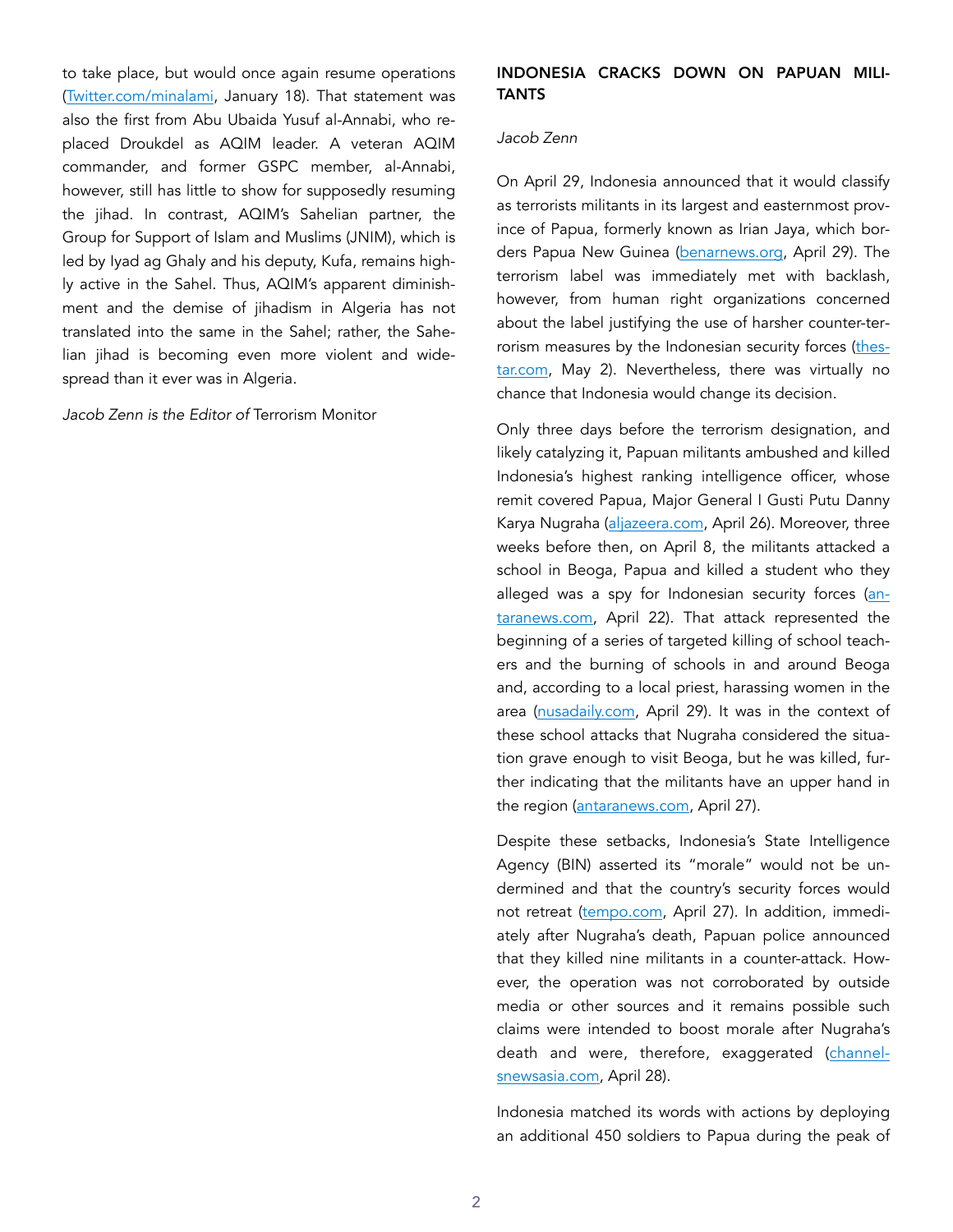the militants' attacks on schools in Beoga last month ([benarnews.org](https://www.benarnews.org/english/news/indonesian/papua-insurgency-04162021115519.html), April 16). Typical of counter-insurgency operations elsewhere in the world, Indonesia is also attempting to win the support of local village leaders. On May 1, for example, the leader of the Ilaga community publicly announced that Papuan independence was no longer necessary because Papuans had all the same rights as every Indonesian ([antaranews.com](https://en.antaranews.com/news/173822/see-no-reason-for-papuans-to-demand-independence-community-leader), May 1). At the same time, civic leaders suspect the increase in counter-insurgency operations will lead to economic stagnation in areas where the militants operate in Papua, which may counter-productively boost recruitment to the militants' ranks. Such operations could also lead to civilians joining the militants if they witness or experience the types of abuses by security forces that human rights organizations have reported [\(ucanews.](https://www.ucanews.com/news/indonesian-activists-fear-papua-violence-will-escalate/92303)[com](https://www.ucanews.com/news/indonesian-activists-fear-papua-violence-will-escalate/92303), April 30).

While Papuan independence remains a minority demand among Indonesia's Papuan population, there is also a Papuan activist movement that has been demanding greater rights and an end to anti-Papuan discrimination. Their protests throughout Indonesia—especially at universities—have often been met with force from police ([thejakarapost.com,](https://www.thejakartapost.com/news/2020/06/17/papuan-protesters-sentenced-to-less-than-one-year-for-treason-amid-calls-to-drop-charges.html) June 17, 2020). This may prove counter-productive because if peaceful protests are not tolerated, then Papuans may become more militant.

*Jacob Zenn is the Editor of* Terrorism Monitor

# Maximum Pressure: Turkey's Anti-PKK Counter-Terrorism Campaigns in Northern Iraq

## *Can Kasapoglu*

In late April, the Turkish military launched a large-scale cross-border counter-terrorism campaign into northern Iraq, targeting the Kurdistan Workers' Party (PKK) and its network. The push into northern Iraq followed two main axes: Operation Claw-Lightning and Operation Claw-Thunderbolt *(Pençe-*Ş*im*ş*ek and Pençe-Yıldırım).* Thus far, the counter-terrorism campaign has focused on disrupting the PKK's logistical infrastructure and operational capacity. Capitalizing on the Turkish Armed Forces' robust combat capabilities and the nation's burgeoning defense industry, Turkey is pursuing a maximum pressure military policy.

# The Geopolitical Calculus of the Campaigns: Revisiting the Doctrinal Roots

In the 1990s, Turkey's military policy was largely shaped by the geopolitical calculus of a 'two-and-a-half war,' which was married to the 'active deterrence' strategy. Within this framework, the 'two wars' referred to keeping high combat readiness for fighting two inter-state conflicts at one time, while the 'half war' was about running large-scale counter-terrorism operations against the PKK. By doing so, Turkey aimed to address national security threats at their source [\(Turkish Ministry of Foreign](http://sam.gov.tr/pdf/perceptions/Volume-I/march-may-1996/SukruElekdag.pdf)  [Affairs Center for Strategic Research, March–May 1996\).](http://sam.gov.tr/pdf/perceptions/Volume-I/march-may-1996/SukruElekdag.pdf) 

Throughout the 1990s, the Turkish military has, time and again, hammered the PKK's safe havens in northern Iraq. The campaigns always saw large-scale force deployments and troop concentrations. In 1995, for example, Operation Steel *(Çelik Harekatı)* mobilized some 35,000 personnel, penetrating up to 60 kilometers into the Iraqi border ([TRT Haber,](https://www.trthaber.com/haber/turkiye/celik-harekati-13589.html) October 21, 2011). In 1997, Operation Hammer *(Çekiç Harekatı)*, which involved a series of cross-border offensives to overwhelm the PKK, paved the ground for Turkey's contemporary permanent presence along the northern Iraqi frontier through the estab-lishment of several forward-operating bases [\(CNNTürk](https://www.youtube.com/watch?v=emHTxBx5Ynw), March 24; [Habertürk,](https://www.youtube.com/watch?v=ZTAUyfHq1WY) June 7, 2018).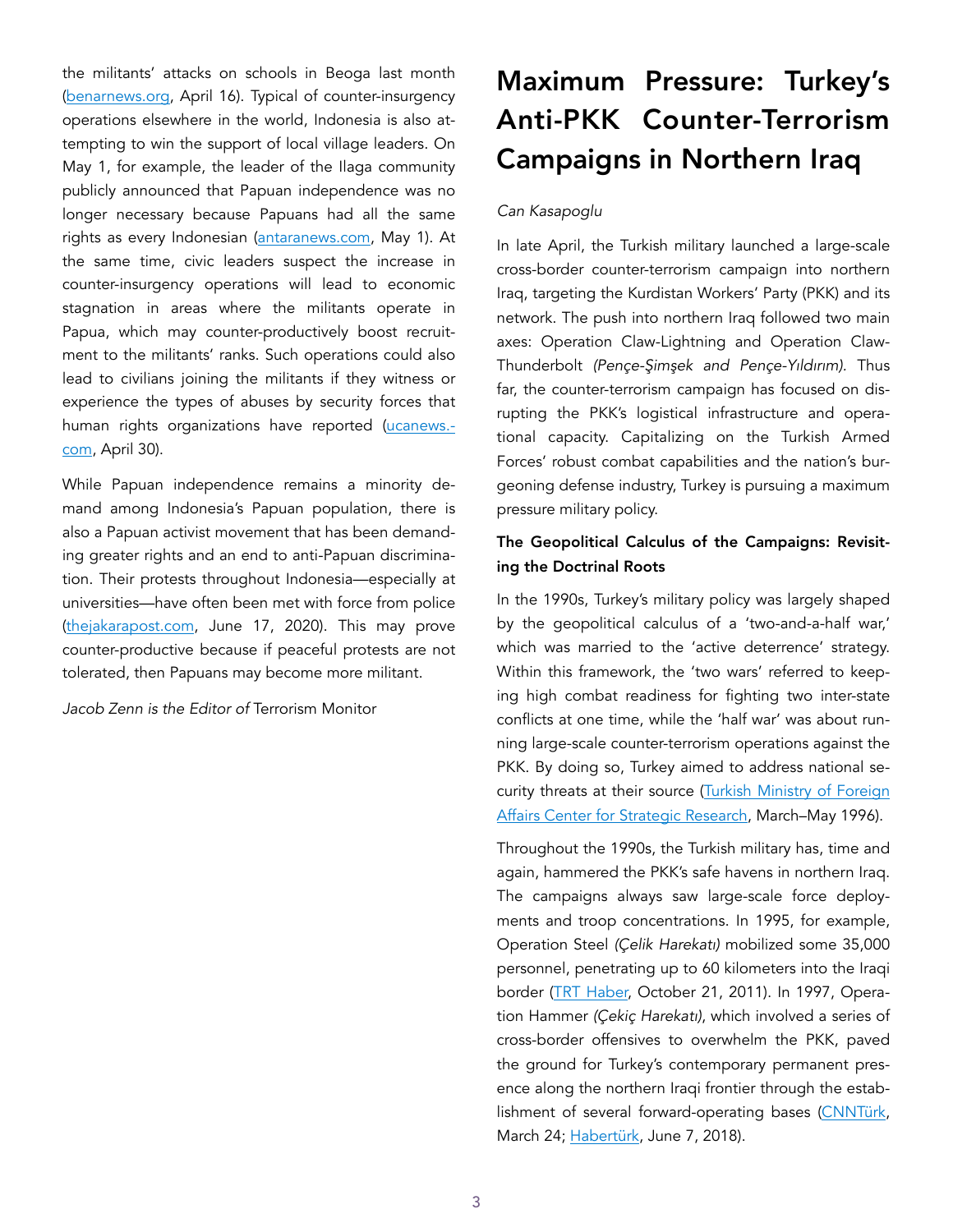#### The Maximum Pressure Counter-Terrorism Strategy

From a military-strategic standpoint, the Claw-Lightning and Claw-Thunderbolt campaigns are centered on certain pillars as their principal concepts of operations (CONOPS). The first pillar remains the intensive use of airpower to soften PKK defensive positions. Some 50 aircraft took part in the launch of the offensive, resembling the opening scene of the 2018 Operation Olive Branch in northern Syria, which saw 72 aircraft operating at a time ([CNNTurk](https://www.cnnturk.com/turkiye/son-dakika-metinaya-kara-harekati-basladi), April 24; [Habertürk](https://www.haberturk.com/zeytin-dali-icin-havalanan-72-ucagin-sirri-1805037), January 21, 2018).

Along with the sheer numbers of platforms employed, the armed forces' operational enablers also commanded Turkish activity in the skies. Turkey's airborne early warning and control aircraft, as well as tankers for aerial refueling, provided defense planners with better real-time intelligence and longer loitering times over the target areas. Further, munitions of choice have loomed large. In recent years, Turkey's growing defense technological and industrial base completed the modernization of legacy 'dumb bombs' and turned them into Joint Direct Attack Munitions (JDAM) with GPS/INS guidance kits (TÜBİ[TAK SAGE](https://www.sage.tubitak.gov.tr/tr/urunler/hassas-gudum-kiti-hgk), May 5). Thus, the Turkish Air Force's bombardment now has a greater edge in comparison to the 1990s.

The second CONOPS pillar is air-assault offensives. The Turkish Army has a notable arsenal of rotary-wing platforms. The ongoing operations have witnessed the Turkish military's CH-47F Chinook and S-70 *Black Hawk* helicopters delivering elite commando units to raid PKK militants day and night [\(Hurriyet,](https://www.hurriyet.com.tr/gundem/komandolar-kuzey-irakta-41796352) April 25).

The third CONOPS pillar, as previously observed in the Syrian expeditions, is the Turkish Army's land-based firesupport units, which do the hard work with salvos [\(TRT](https://www.trthaber.com/haber/gundem/pence-operasyonlarinda-teror-hedefleri-boyle-vuruluyor-575884.html)  [Haber,](https://www.trthaber.com/haber/gundem/pence-operasyonlarinda-teror-hedefleri-boyle-vuruluyor-575884.html) April 26). In addition, Turkey's military capacity now has a robust drone warfare edge. The campaign in northern Iraq benefitted from this critical capability to pinpoint strikes alongside intelligence and target acqui-sition missions ([Turkish Ministry of Defense](https://twitter.com/tcsavunma/status/1390198867749220352), May 6).

Finally, an important aspect of the Claw-Lightning and Claw-Thunderbolt has revolved around subterranean warfare efforts due to the dense tunnel and cave networks of the PKK. Situated in northern Iraq's mountainous terrain, the subterranean infrastructure supports the

PKK's critical logistics needs in that hot and harsh climate zone. Open-source evidence suggests that the Turkish troops cleared the PKK tunnel network one by one, with complex mapping and construction design ([Turkish Ministry of Defense YouTube Channel](https://www.youtube.com/watch?v=xhlOlsi2bIg), April 28).

#### Disrupting the PKK's Arsenal at Turkey's Doorstep

Another important dimension of Claw-Lightning & Claw-Thunderbolt has been to target the PKK's weaponry close to Turkish territory. During a press conference, Turkey's Minister of Defense, Hulusi Akar, stated that the campaign captured advanced arms from PKK hideouts, including advanced missiles. In addition, open-source intelligence released by the Turkish military also showcased significant PKK weaponry, including remote-control anti-aircraft guns, sniper rifles, heavy machine guns, and high-end communications equipment ([Anadolu](https://www.aa.com.tr/tr/turkiye/milli-savunma-bakani-akar-kartal-yuvasinda-/2227636) [Agency,](https://www.aa.com.tr/tr/turkiye/milli-savunma-bakani-akar-kartal-yuvasinda-/2227636) May 3; [Turkish Ministry of Defense](https://twitter.com/tcsavunma/status/1389128589799530498), May, 3).

In fact, the Turkish defense minister's remarks pointed to a troublesome pattern for Turkey. The PKK has always benefited from crises and power vacuums in the Middle East. First, back in the early 1990s, following the Gulf War, the PKK network gained a broader *marge de manoeuvre* in the mountainous northern frontiers of Iraq as a result of the weakness of the regime of Saddam Hussein. At the time, the PKK managed to augment its arsenal with heavy arms left behind by the Iraqi military.

Since 2011, the Syrian Civil War has led to a similar vacuum. This time, the PKK obtained tactical gamer-changers, included anti-tank guided missiles (ATGM) and manportable air defense systems (MANPADS). These weapons targeted the Turkish military's advanced platforms, ranging from attack helicopters to fighting vehicles, numerous times. Thus, one of the key objectives of the current Turkish campaigns are to disrupt the PKK's tactically game-changing arsenal deployed along the border [\(Turkish Gendarmerie Command,](https://twitter.com/jandarma/status/1007703749308055553) June 15, 2018; [Daily Sabah,](https://www.dailysabah.com/politics/2019/12/27/russian-manpads-found-in-pkk-hideouts-in-northern-iraq) December 19, 2019).

### What's Next for the Turkish Anti-PKK Campaigns?

Turkey's military policy in northern Iraq follows the footsteps of the lessons learned from Turkey's 1990s counter-terrorism efforts. In other words, Turkey is striving to eliminate the PKK's operational capacity at its source before the network can pour into Turkish territory.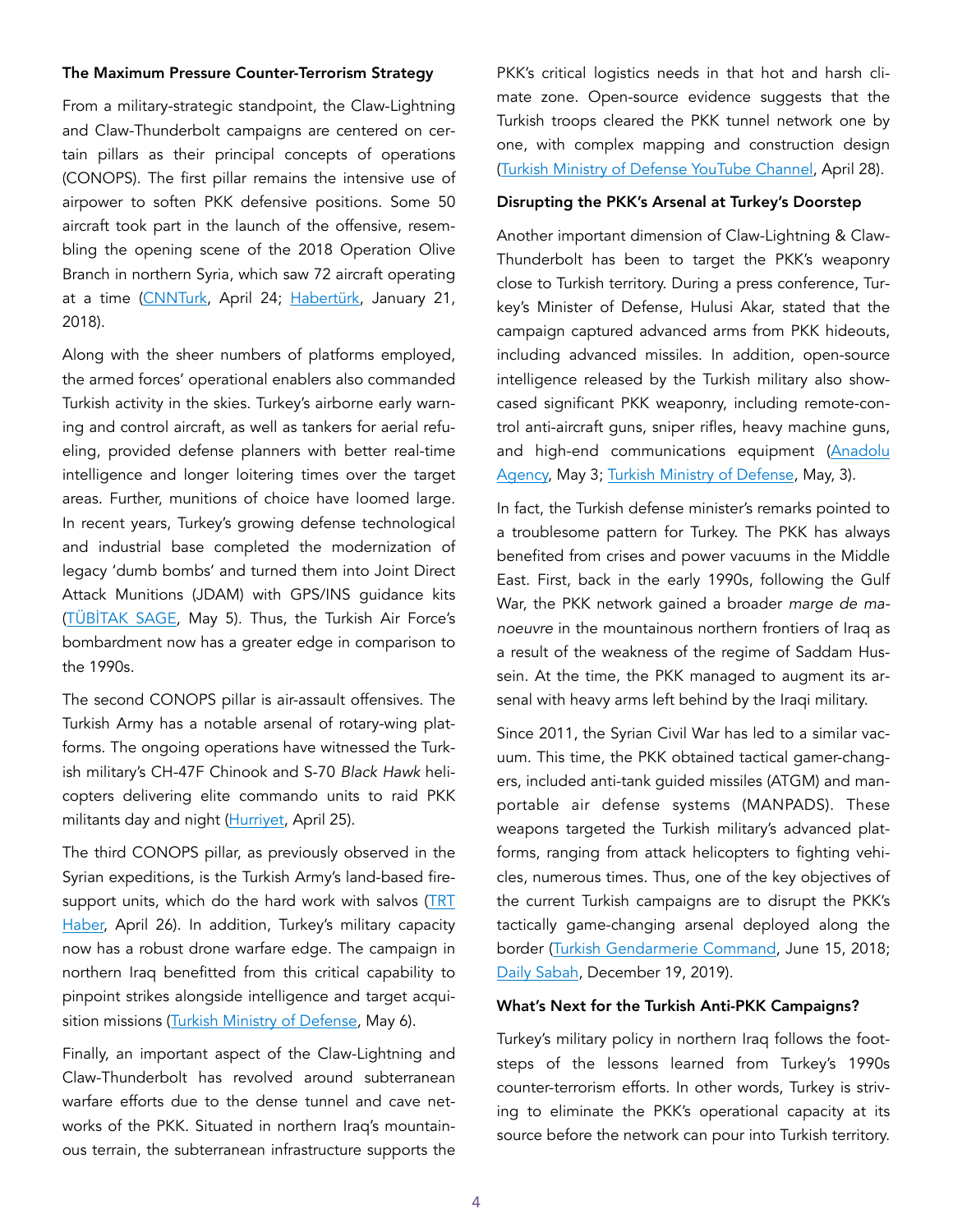This time, however, is different than the 1990s because the Turkish Armed Forces can rely on indigenous solutions offered by Turkey's national defense sector.

Given the current trajectory, Operation Claw-Lightning and Operation Claw-Thunderbolt remain promising campaigns for mitigating the PKK threat in the near term. However, when it comes to the PKK network's growing hybrid warfare capabilities based on advanced weaponry, like ATGMs and MANPADS, Turkey will likely have to eventually address the issue in yet another frontier, Syria.

*Dr. Can Kasapoglu is a defense analyst. Dr. Kasapoglu holds a M.Sci. degree from the Turkish Military Academy and a Ph.D. from the Turkish War College. Dr. Can Kasapoglu was an Eisenhower fellow at the NATO Defense College in Rome and a visiting scholar at the NATO Cooperative Cyber Defense Center of Excellence in Tallinn. Currently, Dr. Kasapoglu is the director of the defense and security program at the Istanbulbased think-tank EDAM.* 

*He previously held research posts at reputable thinktanks, such as the SWP of Germany, FRS of France, and the BESA Center of Israel.* 

*His works can be followed @EdamDefense* 

# Tehreek-e-Taliban Pakistan: Is China in its Crosshairs?

*Sudha Ramachandran* 

# Introduction

On April 21, a car packed with explosives detonated in the parking lot of the Serena Hotel in Quetta, the capital of Pakistan's restive Baluchistan province. Five people were killed and another twelve were injured in the attack ([Dawn](https://www.dawn.com/news/1619534), April 21). Tehreek-e-Taliban Pakistan (TTP) claimed responsibility for the deadly explosion [\(The](https://www.thenews.com.pk/print/824760-ttp-claims-responsibility-for-quetta-blast) [News](https://www.thenews.com.pk/print/824760-ttp-claims-responsibility-for-quetta-blast), April 23). An umbrella grouping of Pashtun militias that operate in the Pakistan-Afghanistan border areas, the TTP wreaked havoc in Pakistan between 2007 and 2014. It carried out countless attacks on military installations, convoys, police stations, schools, and places of worship for minority religious sects. The violence it unleashed claimed the lives of over 80,000 soldiers and civilians in this period [\(Terrorism Monitor,](https://jamestown.org/program/pakistans-dual-counter-terrorism-challenges-tehreek-i-taliban-pakistans-merger-and-cross-border-campaign-from-afghanistan/) March 26). However, the TTP's capacity began to weaken in 2014, relegating it to "near-irrelevance" in subsequent years [\(TRT World,](https://www.trtworld.com/opinion/the-rebranded-pakistani-taliban-may-pose-a-renewed-threat-39082) August 21, 2020). It is in this context that the TTP's attack at the Serena Hotel is significant as it indicates that the grouping is ascending again. The TTP could also increasingly target Chinese projects and nationals in Pakistan.

# The TTP's Rise and Fall

The TTP was established in December 2007 in response to the Pakistani military's crackdown on militant clerics holed up in Islamabad's Lal Masjid. Its main objective is to topple the Pakistani state and establish Islamic law in the country. Within a year of its formation, the TTP was in control of much of the seven Federally Administered Tribal Areas (FATA) and wielded influence over a large expanse of Khyber Pakhtunkhwa province. After taking control over much of Swat, it advanced to Buner and seemed within striking distance of Islamabad ([Dawn](https://www.dawn.com/news/1345068), July 13, 2017).

However, the TTP's audacious attacks on American and Pakistani military targets proved to be its undoing. Its leaders came under American drone strikes while the Pakistan military unleashed a string of robust offensives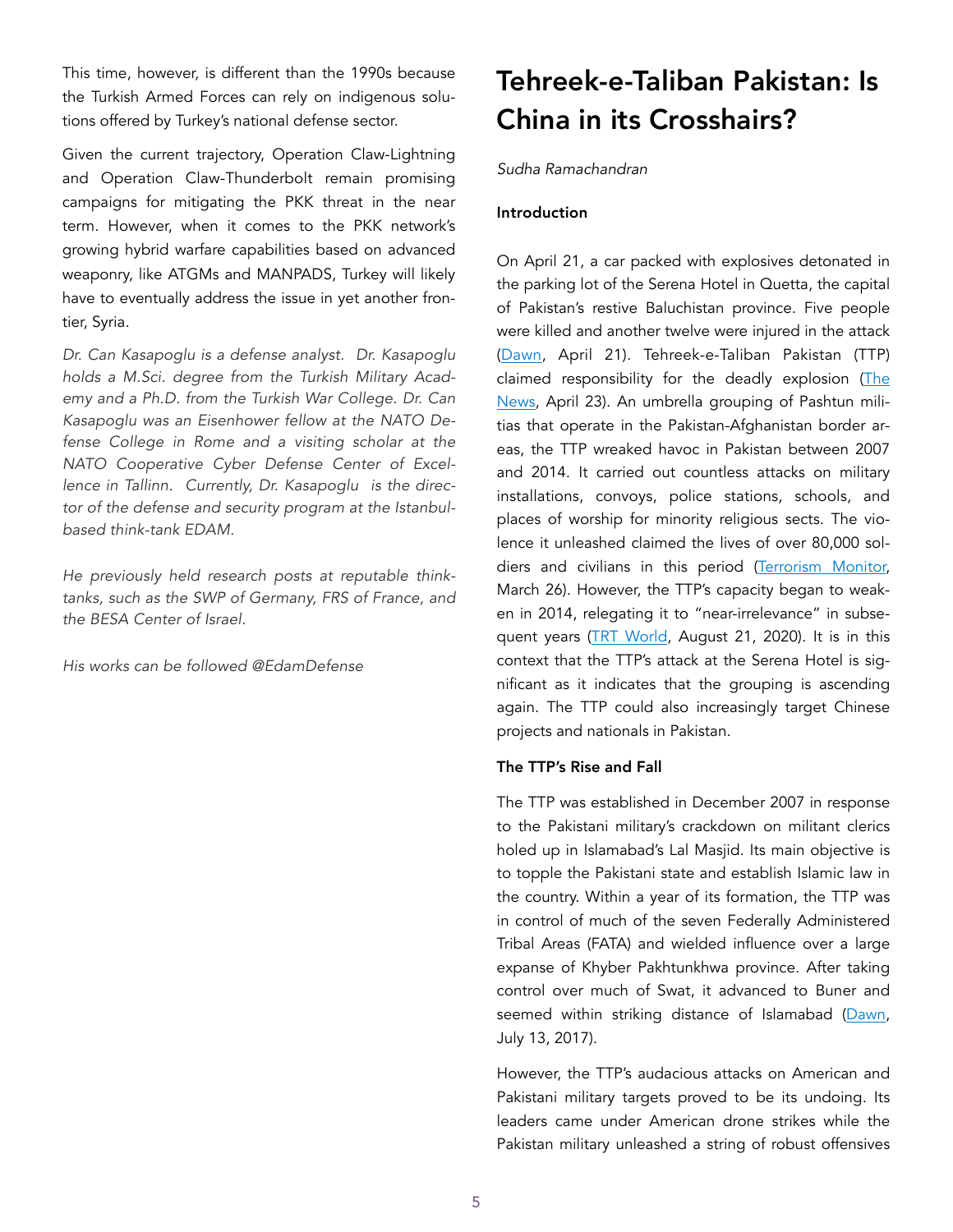on the TTP in the tribal areas. These shattered the TTP's command and control structure and scattered its fighters. Factional fighting, splits, and defections of TTP commanders and fighters to Islamic State Khorasan also took a heavy toll [\(TRT World](https://www.trtworld.com/opinion/the-rebranded-pakistani-taliban-may-pose-a-renewed-threat-39082), August 21, 2020). By 2014, it was a much-weakened force, reduced to attacking soft targets.

#### TTP Revival Under Noor Wali Mehsud

Noor Wali Mehsud's assumption of TTP leadership in 2018 set in motion the group's revival. Splinter groups like Jamat-ul-Ahrar and Hizb-ul-Ahrar that had broken away from the TTP, for example, began returning to the fold [\(Express Tribune,](https://tribune.com.pk/story/2260213/ttp-regroups-with-jua-hua-in-afghanistan) August 19, 2020). Over the past year, factional fighting is said to have almost ended and TTP-aligned militias are now coordinating their operations. This has augmented the TTP's operational capabilities. According to a recent United Nations report, the TTP carried out over 100 cross-border attacks between July and October 2020 [\(Dawn,](https://www.dawn.com/news/1606016) February 7). In fact, in 2020, the TTP and its affiliates carried out 67 terrorist attacks, accounting for about 46 percent of all reported attacks that year [\(Dawn,](https://www.dawn.com/news/1599504) January 4).

The TTP's rising operational capabilities have also been visible in the growing geographic expanse of its operations. Its attacks have moved beyond its traditional strongholds in the tribal areas to Pakistani cities like Quetta. The attack at Serena Hotel reaffirms this enhanced capacity. The hotel is among the most tightly guarded in Baluchistan as it often hosts government functionaries, diplomats, and international aid workers. Besides, the hotel is located between the Iranian consulate and the Baluchistan Provincial Assembly building ([Gandhara](https://gandhara.rferl.org/a/pakistan-quetta-deadly-bomb-blast-killed/31215906.html), April 21). That the suicide bomber drove a car with explosives through checkpoints en route to the hotel and was able to breach its outer security to enter the hotel premises unobstructed indicates that the TTP has cultivated support in the security apparatus in Baluchistan or otherwise it obtained high-level intelligence to breach the hotel barriers.

#### TTP: Target China?

The TTP claimed that the suicide attack at the Serena Hotel was aimed at "high officials, including police offi-cers" ([Arab News,](https://www.arabnews.com/node/1847151/world) April 23). However, it is widely believed that China was the target of the attack. The Chinese Ambassador to Pakistan, Nong Rong, and other officials, including the Consul-General in Karachi, were staying at the Serena hotel on the day of the explosion, although they were not present there at the time of the attack ([Dawn](https://www.dawn.com/news/1619842), April 23). According to Pakistan's embassy in Beijing, the attack took place minutes before Chinese officials returned to the hotel [\(Global Times,](https://www.globaltimes.cn/page/202104/1221783.shtml) April 22). This is also why it is likely that the attack at the Serena Hotel was aimed at the Chinese ambassador and his delegation.

The recent TTP targeting of China has several explanations. One is China's oppression of Uighur Muslims, which the TTP has condemned in the past. In 2012, for instance, it claimed responsibility for the killing of a Chinese tourist in Peshawar, describing it as "revenge" for the treatment the Chinese government metes out to Muslims in Xinjiang province ([Express Tribune](https://tribune.com.pk/story/344297/tehreek-e-taliban-pakistan-claims-responsibility-for-killing-chinese-tourist), March 2, 2012). Besides this, the TTP is possibly targeting China's vast interests in Pakistan. China has invested billions of dollars in a string of infrastructure projects that are part of the China-Pakistan Economic Corridor (CPEC). Projects in Baluchistan are central to CPEC's success and attacking these and Chinese nationals would "delay or slow down" CPEC projects ([The Nation,](https://nation.com.pk/01-May-2021/quetta-attack-lessons-for-pakistan) May 1). This would deal a blow to the Pakistani economy and thus weaken the state.

It is possible, too, that the TTP, which is said to have stepped up operations in Baluchistan's Pashtun areas, is working with Baluch separatist and nationalist groups. Like the TTP, Baluch groups are strongly opposed to the Pakistani state. They have carried out several attacks on Pakistani and Chinese nationals and projects in Baluchistan [\(Terrorism Monitor,](https://jamestown.org/program/baluch-nationalist-separatist-militant-alliance-threatens-pakistani-security-forces/) February 12). If the TTP has indeed established ties with Baluch militants there is reason for Beijing and Islamabad to be concerned.

#### Conclusion

The TTP's recent suicide attack at Quetta's Serena Hotel signals not only its revival, enhanced operational capabilities, and also capacity to carry out attacks on tightly guarded buildings, but also its ability to carry out attacks in regions outside its traditional stronghold in Khyber Pakhtunkhwa province. The attack may also signal the TTP's willingness to target Chinese interests and nationals in Pakistan. This should set off alarm bells in Beijing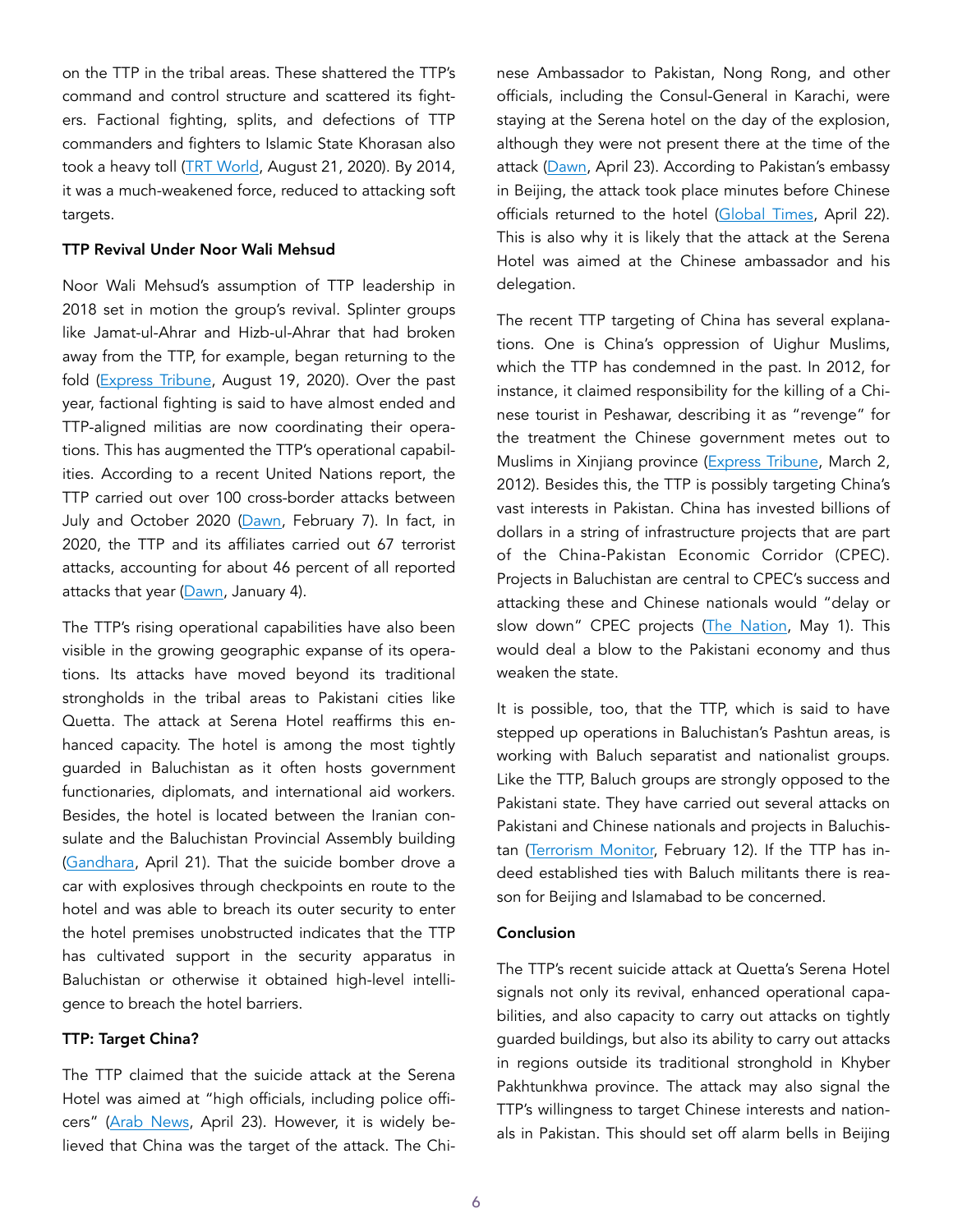and Islamabad, especially if the TTP has joined hands with Baluch militants.

*Dr. Sudha Ramachandran is an independent researcher and journalist based in Bangalore, India. She has written extensively on South Asian peace and conflict, political and security issues for The Diplomat, Asia Times and Geopolitics.* 

# Abu Walaa's Islamic State Network and Germany's Counter-Terrorism Prosecutions

#### *Herbert Maack*

A German court sentenced on February 24 the alleged "Islamic State leader of Germany" to a lengthy prison sentence. The trial against Salafist preacher Ahmad Abdelaziz Abdullah Abdullah, better known as Abu Walaa, lasted three-and-a-half-years and provides insights into radicalization and Islamic State (IS) recruitment in Germany in the years from 2012 to 2016. This article's insights on Abu Walaa and his network are based on his recent court verdict and the memoirs of "VP-01," Germany's top police informant, who successfully spied on Abu Walaa and his network. In addition, this article illustrates how Germany's security authorities and justice system continue to face challenges in bringing terrorism suspects to justice.

# Abu Walaa's Network from Germany to IS in Syria and Iraq

Born in Iraq and an ethnic Kurd from Kirkuk, Abu Walaa arrived in Germany in 2000 as a refugee and originally settled with his family, including two wives and seven children, in the town of Tönisvorst in the state of North Rhine-Westphalia. Subsequently, Abu Walaa established himself as one of the most influential Salafists in Germany while preaching as the imam of *Deutschsprachige Islamkreis* mosque, which was established in 2012 in Hildesheim in the northwestern state of Lower Saxony. The mosque became a hotspot of the Salafist scene in Germany and Abu Walaa was known for his fiery sermons both at his now-banned *Deutschsprachige Islamkreis* mosque and online, where he was called "the preacher without a face" due to his habit of preaching with his back to the camera, leaving his features hidden from view. Abu Walaa was successful in building a strong social media following that at one point amounted to as many as 25,000 fans on Facebook and included follow-ers from across Europe [\(Stern.de,](https://www.stern.de/panorama/gesellschaft/abu-walaa--wer-ist-mysterioese--mann-ohne-gesicht---7636636.html%22%20%5Cl%20%22:~:text=Aus%20Sicht%20der%20Bundesanwaltschaft%20ist%20Abu%20Walaa%20die,reihenweise%20junge%20M%C3%A4nner%20f%C3%BCr%20den%20IS%20mobilisiert%20hab) September 26, 2017; *[Deutsche Welle](https://www.stern.de/panorama/gesellschaft/abu-walaa--wer-ist-mysterioese--mann-ohne-gesicht---7636636.html%22%20%5Cl%20%22:~:text=Aus%20Sicht%20der%20Bundesanwaltschaft%20ist%20Abu%20Walaa%20die,reihenweise%20junge%20M%C3%A4nner%20f%C3%BCr%20den%20IS%20mobilisiert%20hab)*, December 11, 2018).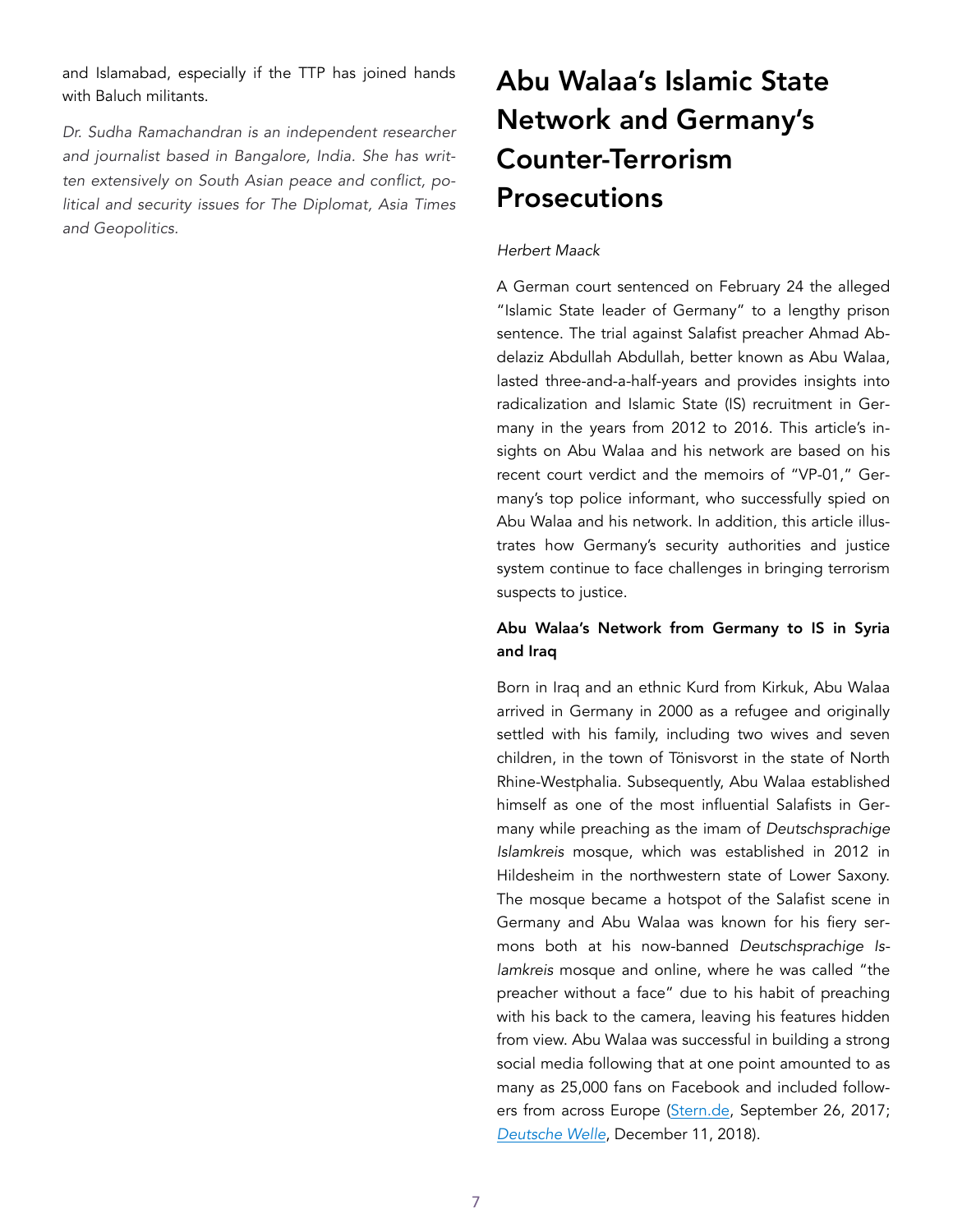The German security authorities kept a close watch on Abu Walaa after it became clear that several jihadists who left Germany to join IS in Syria and Iraq had regularly visited his mosque before their departure. In addition, Abu Walaa's network was linked to several terrorist plots in Germany, including the bombing of a Sikh-temple in Essen on April 16, 2016, in which three individuals were wounded. The perpetrators, Yusuf T., Mohamed B., and Tolga I., were suspected to have been radicalized by the Abu Walaa and his close associates. [1]

In the summer of 2015, the German police directed one of their key human sources, known only as "VP-01" or his undercover name, "Mustafa Cem", to attend the mosque. "VP-01" was able to confirm to German authorities that Abu Walaa and his close associates were vetting and recruiting individuals to join IS in Syria and Iraq and that the mosque had become a key meeting point for Salafist-jihadists in Germany. [2]

On July 28, 2016, German police conducted a search of Abu Walaa's mosque, although no arrests were made at that point. However, Abu Walaa was alarmed by the searches and became aware that he had been spied on and suspected "VP-01" of working for German security authorities. Abu Walaa posted on September 16, 2016 an audio message to his followers to denounce "VP-01" as a spy and called for his "destruction." This forced "VP-01" to enter a witness protection program. [3] However, as a result of information provided by "VP-01", on November 8, 2016, Abu Walaa and four other leading individuals of his network, Boban Simeonovic, Hasan Celenk and Mahmoud O, were arrested on suspicion of establishing a terrorist network to recruit fighters for IS within Germany [\(Generalbundesan](https://www.generalbundesanwalt.de/SharedDocs/Pressemitteilungen/DE/2016/Pressemitteilung-vom-08-11-2016.html?nn=478274)[waltschaft Press Release](https://www.generalbundesanwalt.de/SharedDocs/Pressemitteilungen/DE/2016/Pressemitteilung-vom-08-11-2016.html?nn=478274), November 8, 2016).

Authorities believed that Abu Walaa had designated his associates, the German-Serbian national Boban Simeonovic and Turkish national Hasan Celenk, as his regional leaders in the cities of Dortmund and Duisburg in North-Rhine Westphalia, where they taught Arabic and ideologically prepared new recruits to join IS, including by showing them IS propaganda videos. Abu Walaa, for his part, was the final gatekeeper before they joined IS and had the authority to decide which duties were given to individuals when they joined the group. Abu Walaa was, for example, able to direct German foreign fighters to serve in the IS Intelligence units and IS medical service. The fact that Abu Walaa's influence reached to the IS administration in Syria and Iraq demonstrated how closely connected his network was with the organization ([Oberlandesgericht Celle Press Release](https://oberlandesgericht-celle.niedersachsen.de/startseite/aktuelles/presseinformationen/begrundung-des-urteils-in-dem-staatsschutzverfahren-gegen-abu-walaa-u-a-197719.html), February 24).

The investigation into Abu Walaa gained even more attention six weeks after his arrest when Germany suffered its most devastating jihadist attack to date. On December 19, 2016, a Tunisian refugee, Anis Amri, rammed a truck he had hijacked into the Berlin Breitscheidplatz Christmas market, killing 12 and wounding dozens. Amri was able to flee to Italy, where he subsequently died after a firefight with the police. The investigation into his contacts in Germany led the authorities again to Abu Walaa and his network. [4]

The number of people the Abu Walaa network successfully recruited for IS remains unknown. However, it is believed that more than 20 jihadists who traveled to IS in Syria and Iraq from Germany can be traced to his network. These reportedly also include the 24-year-old twins Kevin and Mark Knop, who committed suicide bombings for IS in Iraq in 2015. [5]

#### Abu Walaa's Trial

*[The trial against Abu Walaa and his associates began in](https://www.dw.com/en/germany-puts-on-trial-abu-walaa-radical-preacher-and-accused-is-recruiter/a-40684714) [2017.](https://www.dw.com/en/germany-puts-on-trial-abu-walaa-radical-preacher-and-accused-is-recruiter/a-40684714)* Prosecutors sought sentences ranging from threeand-a-half to 11-and-a-half-years in prison for the men. Key to the prosecution was not only information provided by "VP-01," but also the testimony of Anil O., who was one of the individuals Abu Walaa recruited and sent to IS. Anil O. and his wife had left Germany in the summer of 2015 and, with the support of Abu Walaa's network, successfully traveled via Turkey to IS-controlled territory in Syria. However, after only spending a few months in IS territory, Anil O. and his wife attempted to return to Turkey because they realized the "true nature" of IS and allegedly also after he had been offered a 10 year-old sex-slave. [6]

Their escape attempt failed and IS imprisoned Anil O. in Raqqa. However, Abu Walaa intervened on Anil O.'s behalf and he was freed. Another escape attempt in early 2016 succeeded and Anil O. and his wife were able to cross back to Turkey, where Anil O. entered a plea-bargaining deal with German authorities and agreed to testify against Abu Walaa and his network in exchange for a